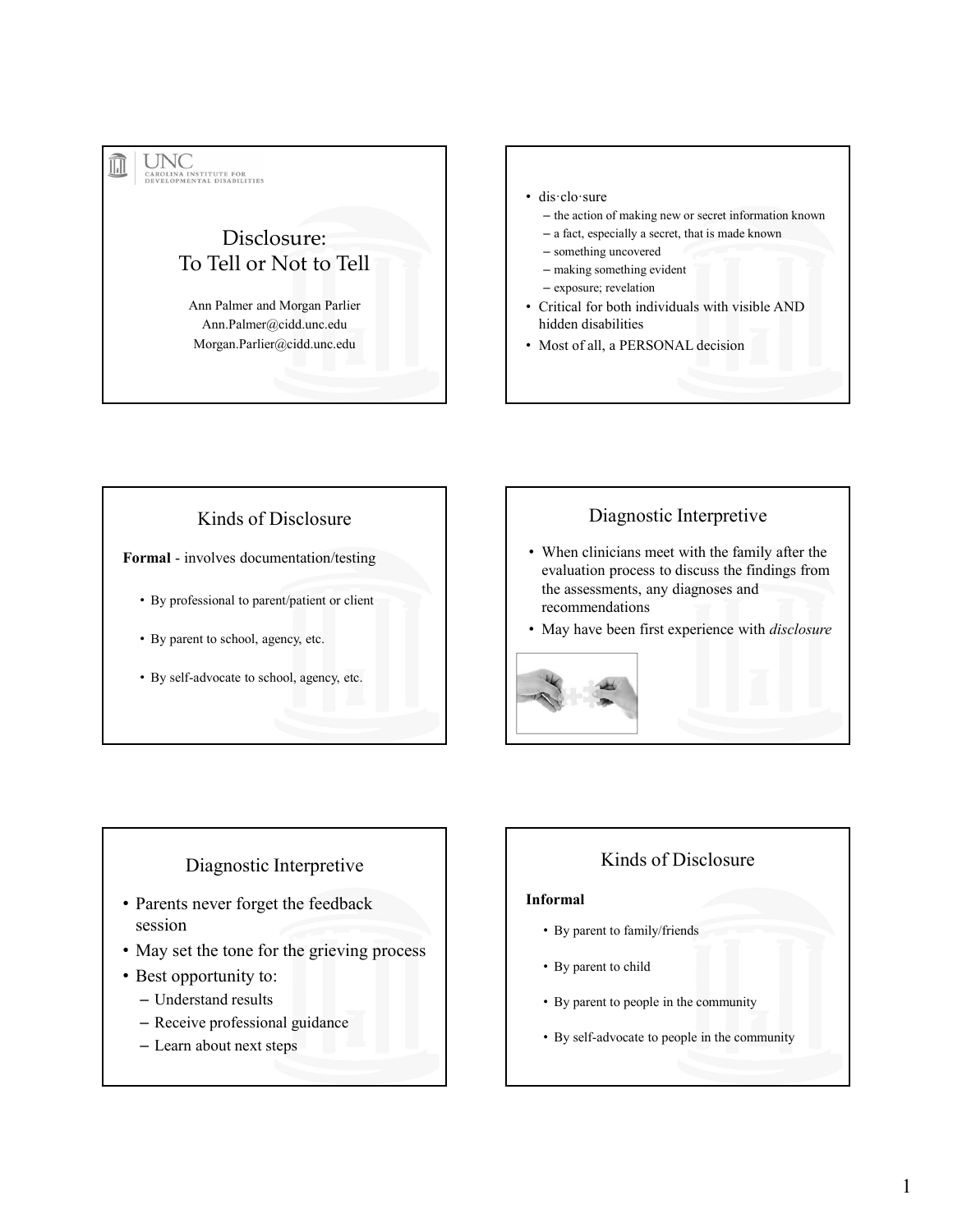#### Decision to Disclose

Every disclosure decision is personal and is based on:

- Understanding of diagnosis
- Acceptance of diagnosis
- Age of child and their understanding
- Severity of challenges
- How the child feels (confident, good about themselves, or embarrassed, self-conscious, excluded)

How will disclosing impact the child/adult

#### **Disclosure**

- Disclosure is typically not a one-time conversation but a process and an ongoing dialogue
	- Need time to clarify and understand and process feelings
	- Need time to normalize that this is only one part of me/my child
	- Need time to reach acceptance and feel comfortable discussing

#### Not an 'All or Nothing' Decision

- Don't have to tell everyone – Not everyone needs to know
- Don't have to give DSM-5 Definition of diagnosis
	- Give enough information that explains the child's learning needs/challenges for that particular situation
	- Give information that is understandable
	- Too much information can be overwhelming

#### Disclosure to Family and Friends

- Often first experience with disclosing
- Disclosure at a very emotional, stressful time
- Who do you tell? What do you tell them?
- How do you tell so many people?
- How do you respond to the reactions to the news?
- Disclosure can change or impact relationships

#### Impact of ASD on Relationships

- Study by the Interactive Autism Network (IAN) Project through Autism Speaks, 43% of fathers and 50% of mothers reported a negative impact on extended family relationships
- When it came to friendships and social networks, nearly 60% of mothers and fathers reported that having a child with ASD had a negative impact.<br>- Autism Speaks (2009) Interactive Autism Network<br>Research Report: Family Stress- Part 3

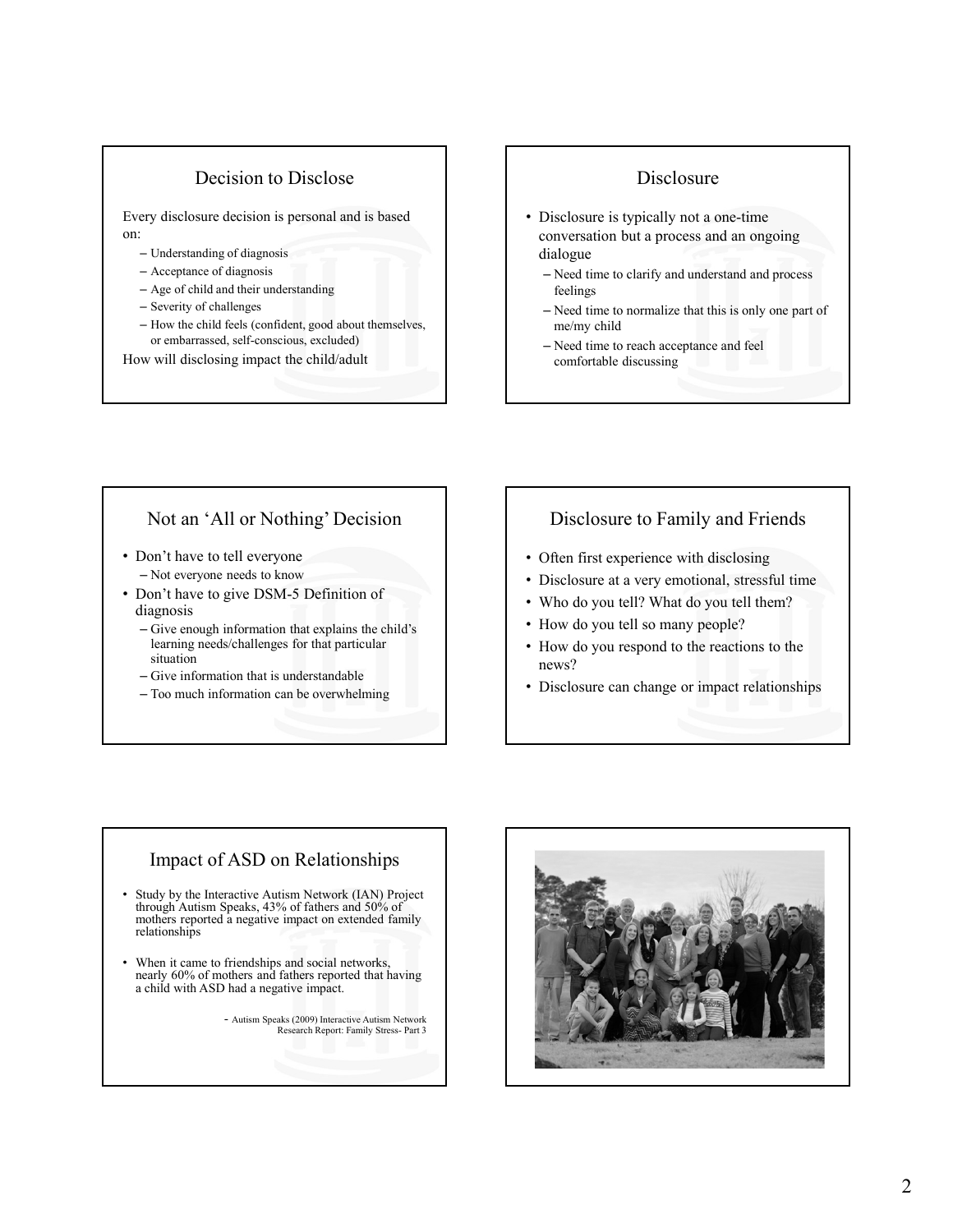#### In a Perfect World…

- Family provides us with the help we need when we go through difficult times
- We can open up to our family about our fears, joys and know they will understand
- Our family accepts us no matter what, forgives our mistakes, loves us unconditionally
- They are our "safe place" to go when no one understands



#### Obstacles to Developing Supportive Relationships with Family/Friends

- Confusion about the diagnosis and what it means for the family
- Parents may avoid talking about it, may not be honest about how things really are
- Parent's reluctance to ask for help or accept help
- diagnosis, assigning blame, making judgements, rejecting the child

#### Strategies for Disclosing to Family and Friends

- Educate about the diagnosis and it's impact on the child
- Involve family/friends in day-to-day life
- Share strengths, improvements, strategies
- Family and friends may need support too
- Be honest about what is difficult
- Family and friends typically want to help, so accept help or ask for help when needed

#### Disclosure to Child

#### Why?

- Self-Advocacy/Self-Determination
- Need to know why things are difficult
- Often a relief to know
- Better to hear it from parent
- 
- 
- Knowledge is power

#### Self-Determination….



Refers to both the right and the capacity of individuals to exert control over and direct their lives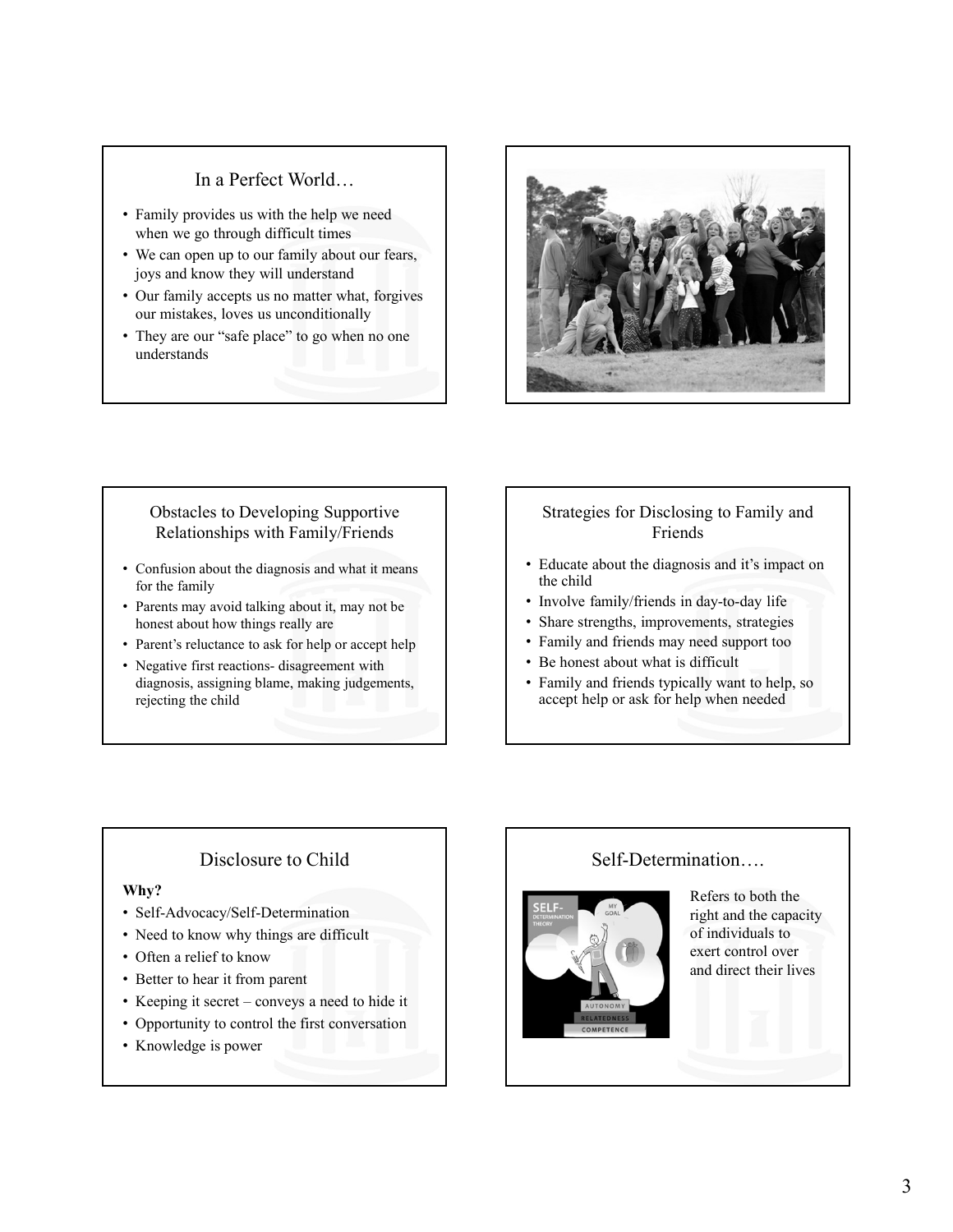#### To your child, self-determination means…

- Knowing and believing in themselves
- Knowing what they want their future to look like and how to plan for that future
- Knowing the supports they will need to have in order to have the most autonomy

#### Encouraging Self-Determination

- Encourage your child to make choices about everyday activities
- Encourage your child to set priorities
- Help your child identify their interests, preferences and strengths
- Educate yourself and your child about rights

### Disclosure to Child When? • Is child asking questions or recognizing differences? • Will child be receiving extra support? • Will child need to advocate for themselves?  $\Box$   $\Box$   $\Box$   $\Box$ ator  $\boxtimes_{N0M}$

#### Strategies for Disclosing to Child

- Focus on the child and not the disability
- Balance the conversation to include child's strengths, talents, gifts, interests and learning differences
- Normalize through references to others with similar disabilities
- Use books, movies, TV shows that may help educate about disability

#### Strategies for Disclosing to Child

- Begin discussion with the strengths, interests, and learning differences of everyone in the family
- Educate don't excuse:
	- Stress coping and learning strategies
	- Know that the expectations you have for your children greatly influence their achievements for themselves
	- Children with disabilities are often unmotivated due to feelings of failure, frustration and false labels

#### Tips For Talking With Your Child

- "A picture is worth a thousand words."
- Break information down into small steps
- Use as many resources as possible
- Stay positive
- Reach out to others for help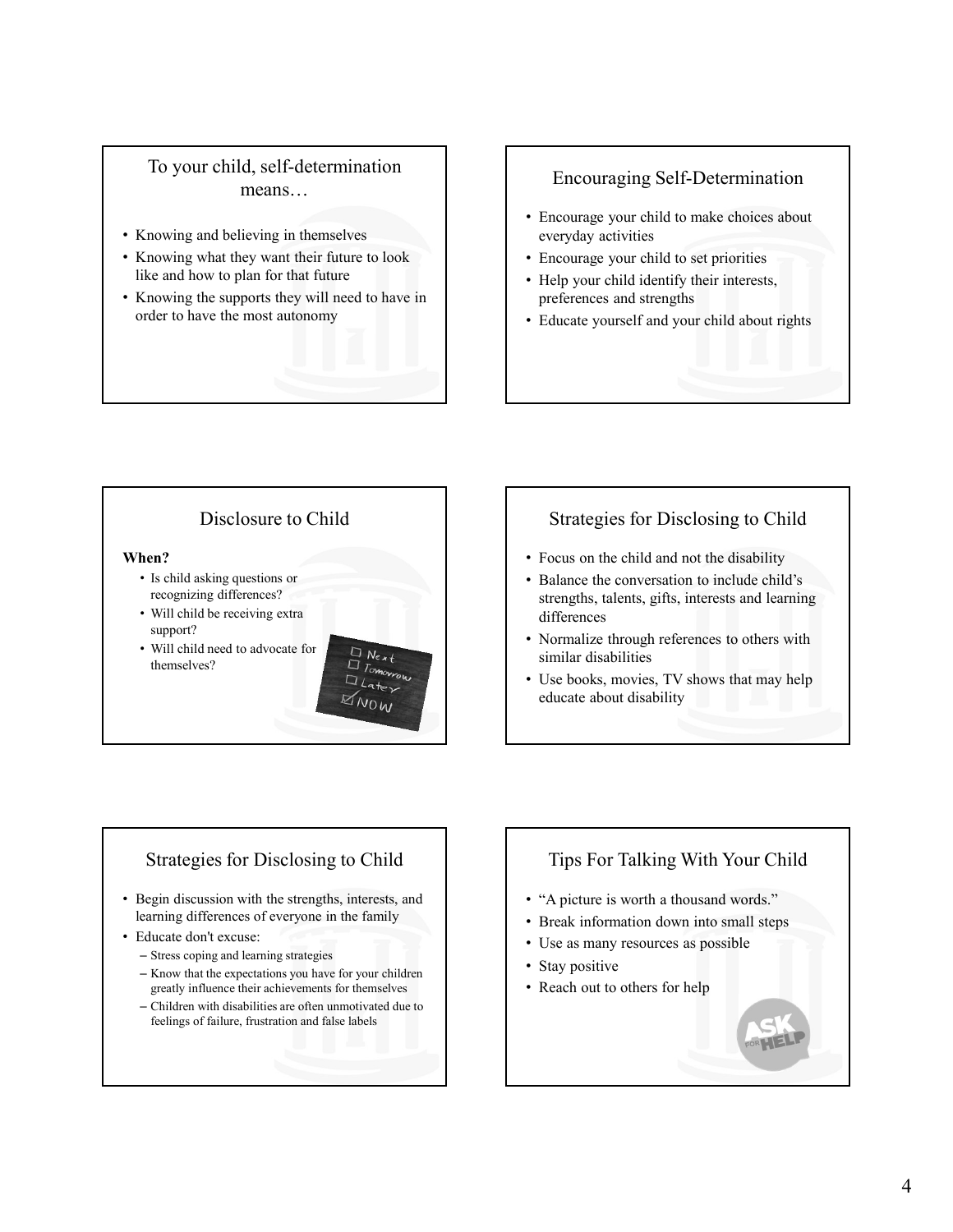#### Tips for Talking with Your Child

- Provide feedback for your child
- Praise progress and effort as well as results
- Give honest and specific compliments
- Provide corrective criticism when warranted
- Know that by talking to your child you are modeling skills they will need to be selfdetermined



#### Disclosure to Helpers in Community

#### When?

- At times of transition: new school, classroom, PSE program, job, new support staff
- Before, so helper is prepared
- 



#### IDEA

Individuals with Disabilities Education Act

- Young people with disabilities are entitled to a free appropriate public education (FAPE)
- 13 Categories of Disability
- IEPs
- BIPs
- 504 plans

#### Strategies for Disclosure to Community Helpers

- Use a disclosure script
- Create an "All About Me" Book
- Offer disability resource materials
- Third party: e.g., an advocate, such as a job coach, requests assistance on behalf of an employee with a disability

## Disclosure to Community

- Educate and build awareness about the disability
	- School
	- Neighborhood
	- Police, Firefighters, First Responders
	- Faith community
	- Frequently visited places: Grocery store, movie theater, library, etc.
	- Employers is to develop community of support that knows and accepts your child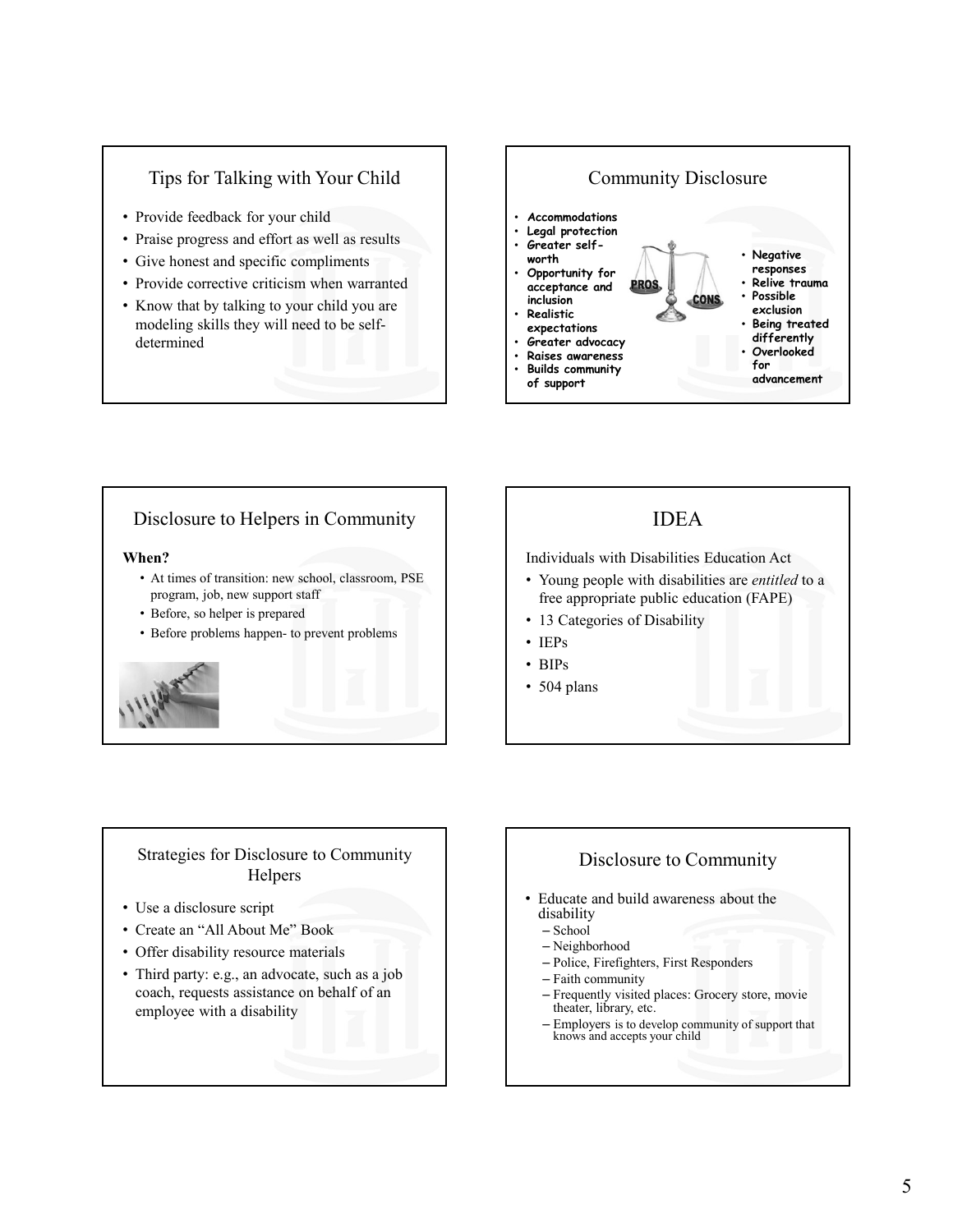#### Self-Disclosure

#### Why?

- May want assistance or support
- To understand rights and responsibilities
- May want to give explanation for differences
- To alleviate stress related to "fitting in"
- To raise awareness and build support

#### ADA

A person qualifies as having a disability under the Americans with Disabilities Act (ADA) if they meet at least one of the following three conditions:

- 1. A physical or mental impairment that substantially limits one or more major life activities
- 2. A record of such impairment
- 3. A perception by others as having an impairment (such as a person with a disfiguring facial scar, or a person rumored to be HIV positive)

### Self-Disclosure

#### When?

- When starting in new environment
	- PSE **FREQUEL PRODUCTS PSE**
	- Job
	- Relationships
- When others have questions
- Before possible problems develop

#### Strategies for Self-Disclosure

- Verbal
- Written personalized information sheet
- Offer disability resource materials
- Third party: e.g., an advocate, such as a job coach, requests assistance on behalf of an employee with a disability



- Stand up for your personal rights
- Express your thoughts, feelings, and beliefs in a direct, honest, and appropriate way
- Show respect for yourself and others
- Leave room for compromise
	- maintain good eye contact
	- express yourself clearly, stay on topic, and avoid apologizing or losing your temper